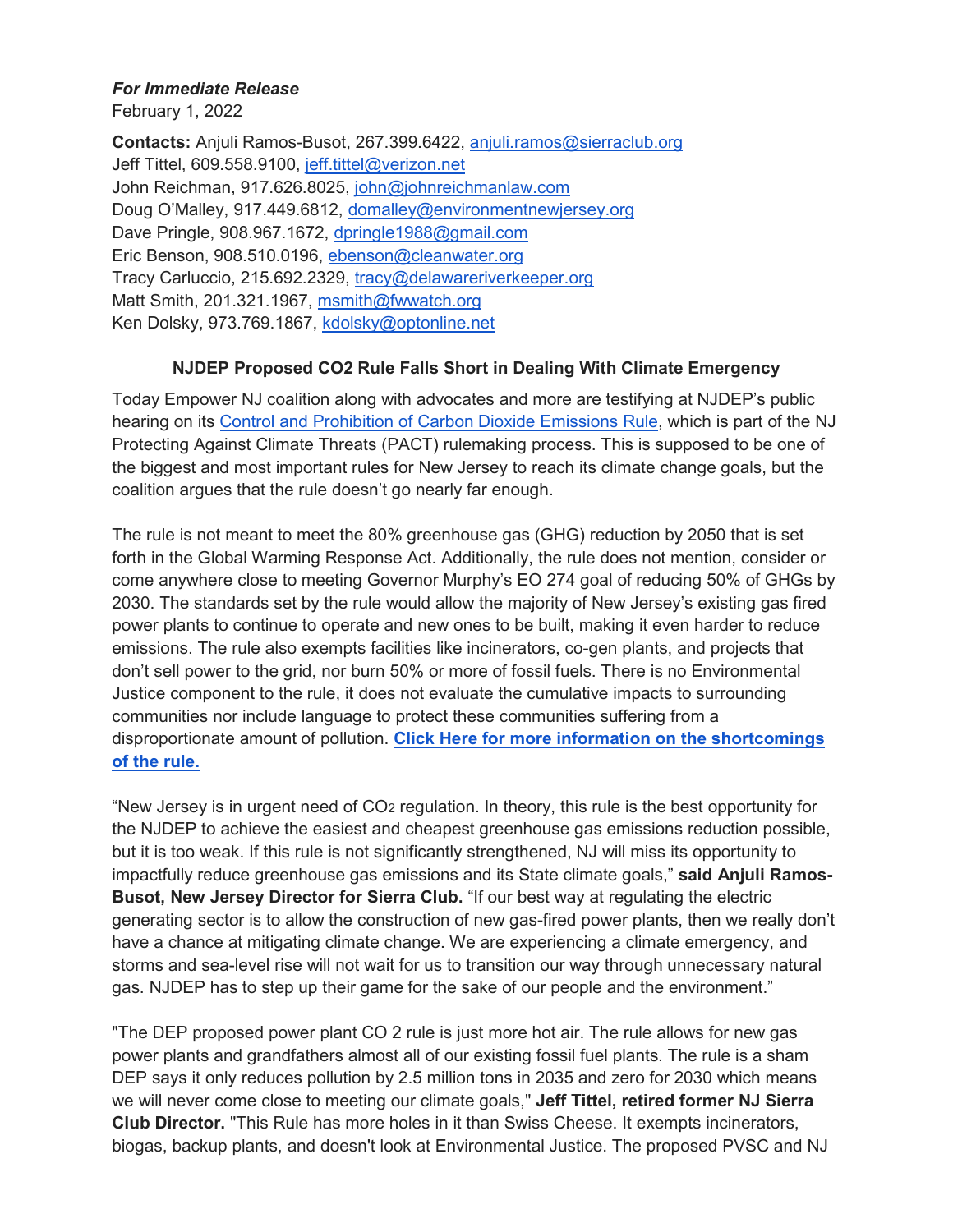TransitGrid plants under this rule can be built as well as a new gas plant in Woodbridge. It is called the CPR rule because we will need CPR from all the additional pollution."

"DEP has squandered what will likely be the last opportunity we have to meaningfully reduce greenhouse gas emissions to avoid climate catastrophe. The rules could have been written by the fossil fuel lobby. They shamelessly fly in the face of climate science and even the Governor's purported 50 x 30 policy of reducing GHGs by 50% by 2030, which the rules completely ignore. The rule provides for only minimal reductions in GHG's; excludes many plants and facilities; continues to allow dirty plants to operate indefinitely; fails to restrict the construction of new fossil fuel facilities; and continues to treat fracked gas as a bridge fuel when the science is clear that when the life cycle of gas is considered, it is as dirty as coal. These rules must be scrapped or completely rewritten," **said John Reichman, Blue Wave NJ.** 

"The transition away from fossil fuel power plants to power the state with clean, renewable energy was the implicit promise of the NJPACT rules. These proposed NJDEP climate rules don't deliver and will allow for the construction of more fossil fuel power plants over the next decade," said **Doug O'Malley, director of Environment New Jersey. "**NJDEP can't just tout resiliency solutions to climate change — we need to reduce climate pollutants by 50% this decade to meet Gov. Murphy's Executive Order. This rule needs to be overhauled to get anywhere near that goal."

"Governor Murphy and the NJ Department of Environmental Protection (NJDEP) staff have known since at least November 2018 that the make or break deadline for securing a livable climate future is 2030. Unfortunately, these proposed CO2 rules are a big swing and a miss at making New Jersey a national leader in combating climate change," **said Eric Benson, NJ Campaigns Director, Clean Water Action.** "Fair or not, science is moving the goalpost, and in the interest of life, property, and justice, it is imperative that the NJDEP urgently adopt policies that prohibit new fossil fuel sources from coming online, while also more aggressively phasing out current climate polluters."

"The new air emission rules are the one shot New Jersey has to reduce by regulation the powerful greenhouse gas emissions that are driving climate change in New Jersey but they fail to achieve what is needed. The climate crisis is a global catastrophe but it is determined by each and every greenhouse gas source and that includes gas-fired power plants here in New Jersey and other sources of emissions that these proposed rules will allow to occur. These rules must be overhauled so they will achieve real emission reductions," **said Tracy Carluccio, Deputy Director, Delaware Riverkeeper Network.**

"None of the administration's existing or proposed climate rules will prevent the continued proliferation of dirty pipelines, power plants and other new sources of climate destroying pollution in New Jersey," **said Matt Smith, the NJ Director for Food & Water Watch**. "The proposed rule on power plants doesn't even require polluters to use the best available technology, let alone do anything to stop new fossil fuel power plants currently proposed in Newark and Woodbridge."

"The Protect Against Climate Threats process was initiated two years ago on January 27, 2020. After two years of effort DEP & BPU have produced rules that fail to protect us against climate threats and whose only purpose appears to be to protect the energy industry from any financial burdens. The use of emission limits is fatally flawed, as it does not take into account the net